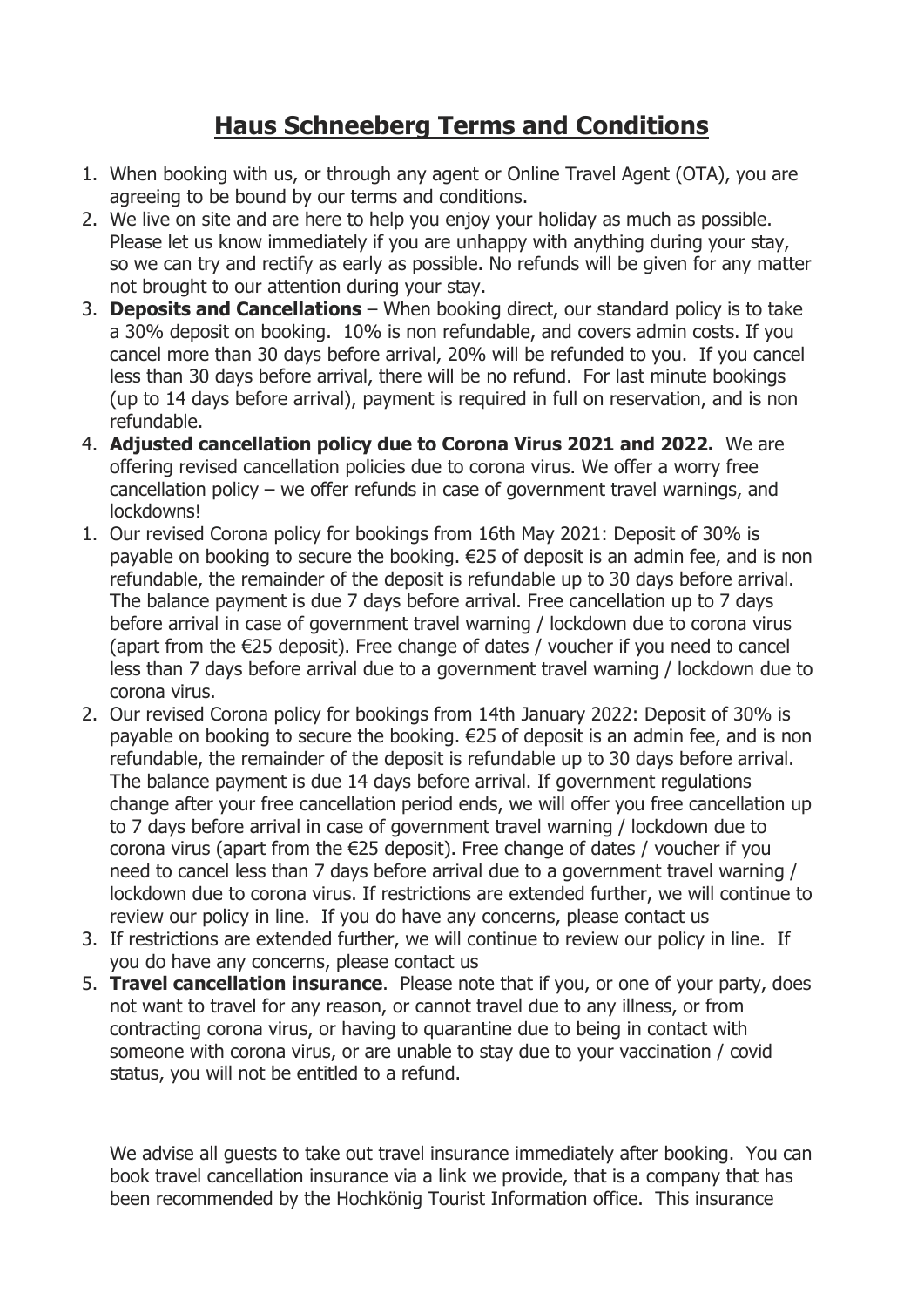does offer cancellation cover in case of you needing to cancel due to specific instances for corona virus. Please make sure you read and understand the policy in full before committing, and make sure the policy is correct for you. You are insured immediately if you take the insurance out within 5 days of making a booking with us. If you take the policy out more than 5 days after booking, you are covered from 10 days after signing the policy. Please note that the policy is with Europaeische Reiseversicherung, and not with ourselves, and any claims should be directly with the insurance company. The links to buy are  $-$  in English, [Travel Insurance](https://bit.ly/3yOkn8k) and in German, [Reiseversicherung](https://bit.ly/3hzVM1i)

- 6. **Corona Virus symptoms** If you feel unwell before arrival, please do not leave home and call your doctor, and refer to your travel insurance. If you experience any symptoms of corona virus during your stay, please inform us immediately, and call 1450 to organise a covid test. If you test positive, if you do not require hospitalization, you should leave immediately and quarantine in your own home, and all members of your party should leave with you. If you should have to extend your stay for self isolation purposes, this will be at additional cost, and our standard pricing applies.
- 7. **Restrictions during Corona Virus** you are advised to check government regulations regularly as they can change frequently. If you cannot comply with government regulations in order to enter accommodation in Austria, we will be unable to allow entry, and no refund will be due. Please note that we will not refund due to government changes in regulations of other facilities / venues / activities.
- 8. **Refunds during Corona Virus** should your holiday be cancelled as we cannot honour the booking due to not being open, then we will offer to move your holiday to other dates, or provide a voucher for the monies paid, to be used at a later date. If neither of these options are suitable, a full refund will be given. If however you must cancel the booking as you are unable to travel to us, and we are open to honour the booking, then the standard terms and conditions of your booking apply. Please refer to your travel insurance in this instance.
- 9. **For Online Travel Agent bookings**, please refer to the cancellation policy on your reservation confirmation.
- 10.**No Show** A no show is charged at the full booking cost. If you have booked on a non refundable rate, no refunds will be given.
- 11.**Damages and keys** Valid credit card details will be required on arrival as a security deposit for any apartment damage and/or balances, if deposit has not been taken by an Online Travel Agent. We understand that accidents can happen. You are liable to pay for the cost of any damages or breakages during your stay. Please let us know of any breakages, loss of keys or damage as soon as it occurs. You are liable for the cost of any damage and loss of keys ( $\epsilon$ 25 per set). By letting us know of any damage or loss as soon as it occurs, we can try to minimise this cost with you.
- 12.**Tourist Tax** There is an additional tourist tax of €2 per person over 14 per night, to pay in cash on arrival, if you have not paid this before arrival.
- 13.**Registration** You are legally required to complete a registration form by the Austrian government. This document is sent to you as soon as a booking is made, and must be completed within a week of reservation. This must include details of all guests that are planning to stay. Please refer to our privacy policy for how this data will be used.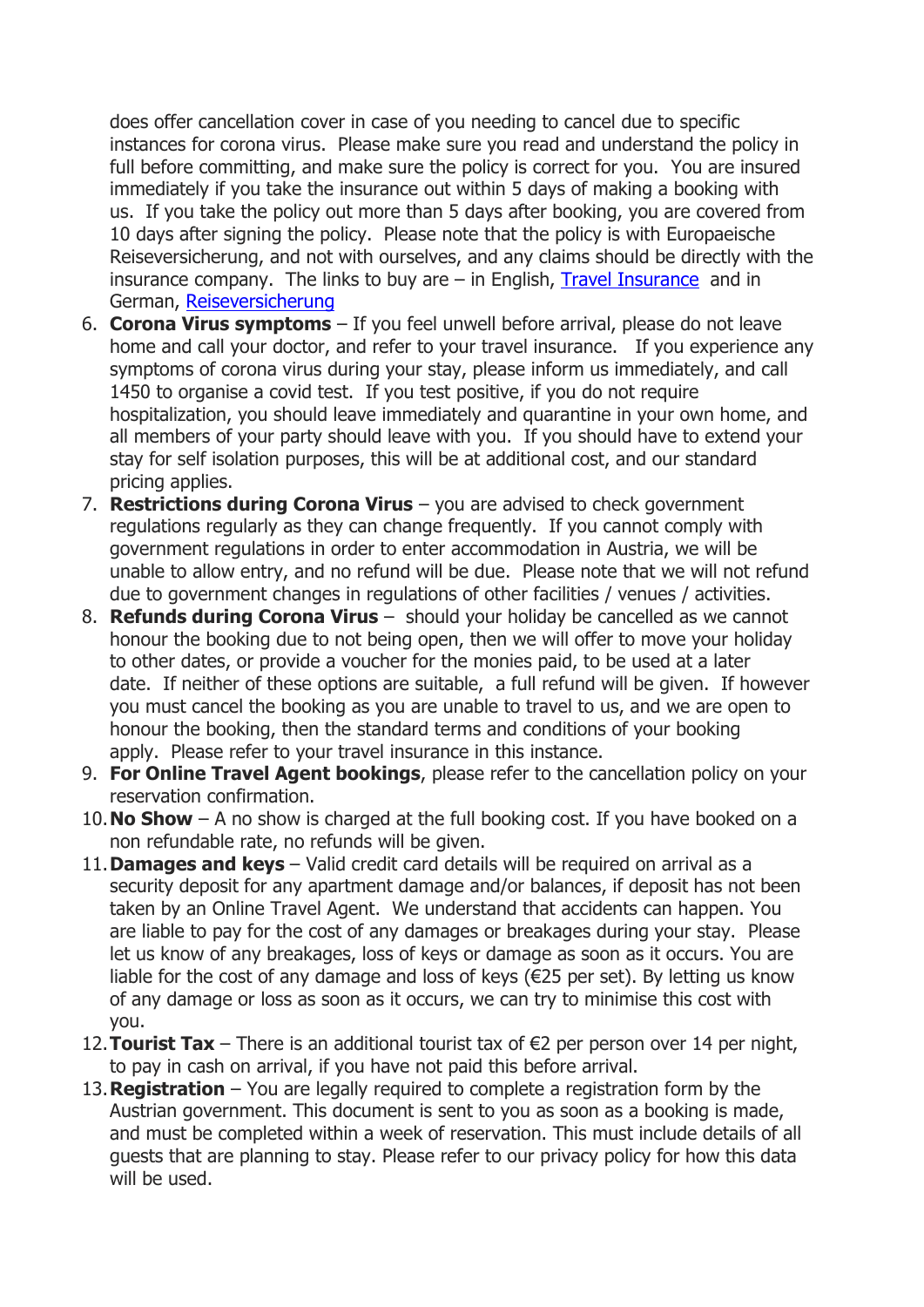- 14.**Towels and linen** The total price includes one set of linen and towels per person per stay, and final cleaning charge. Additional linen and towels are available upon request for an additional charge.
- 15.**Cleaning** Whilst a final cleaning charge is included in the total cost, this covers cleaning of floors and bathrooms and linen and towels. We expect you to leave the apartment in the same condition as when you arrived. We reserve the right to charge for additional cleaning if necessary.
- 16.**Minimum stay** Our standard minimum stay is 2 nights. This does change depending on the season.
- 17.**Smoking** The house is non smoking throughout. Guests are allowed to smoke on the balcony. If it is believed that guests have smoked in the apartments you will be asked to leave immediately and will be liable to a charge of €200 for deep cleaning.
- 18.**Dogs** Dogs over 9 months old may be allowed, upon request, with a maximum of 1 dog per apartment, or 2 small dogs (with prior agreement). There is an additional charge of €25 per stay per pet. Please do not let your dog on the furniture. There will be additional charges levied if pets have been allowed on furniture to cover the cost of the additional cleaning. Dogs should not be left in the apartment on their own for longer than an hour. As part of these terms, you agree that you will pay for any extra cleaning or damage caused by your dog, before departure.
- 19.**Travel cot** We have a travel cot available for use by guests, for your convenience. If you request to use this, it is at your own risk. Please check you are happy that it is safe and has been put up correctly. We are not responsible for any accidents or incidents due to the use of the cot.
- 20.**Noise** We ask you to be respectful of other guests, and our neighbours. Any excessive noise, or disruptive behaviour may result in asking for you to leave, without refund.
- 21.**Check in and Check out** Check in is from 3pm 8pm and check out is by 10am. We do have a room available to leave your luggage and change if you are arriving or leaving outside of these times. Please enquire about this service. It may be possible to check in and out outside of these times, for an additional cost, and subject to availability. Please enquire about this.
- 22.**Access** During your stay we reserve the right to enter the accommodation at any time for reasonable purpose (housekeeping, watering balcony flowers, maintenance or repairs, inspection).
- 23.**Occupancy** Your cost is based on the occupancy declared on reservation. Any additional guests must be paid for, and must be declared, and confirmed with the owners before arrival. Maximum occupancy limits are strictly enforced. If maximum occupancy is exceeded, you may be required to check out immediately without refund or adjustment.
- 24.**Safety** The pathway in the parking area is uneven and road up to the house and parking area can be icy in winter months, and it is possible that snow may fall from the roofs of properties. Please ensure you take adequate precautions to remain safe and avoid injury. We cannot be held responsible for any injuries incurred as a result.
- 25.**Families** Families with children are welcomed! No matter how much care is taken, the apartment and the house can never be completely childproof. The owners cannot be held responsible for any accidents occurring within the apartment or the grounds of the house. It is the parent's responsibility to ensure their children are safe and supervised at all times.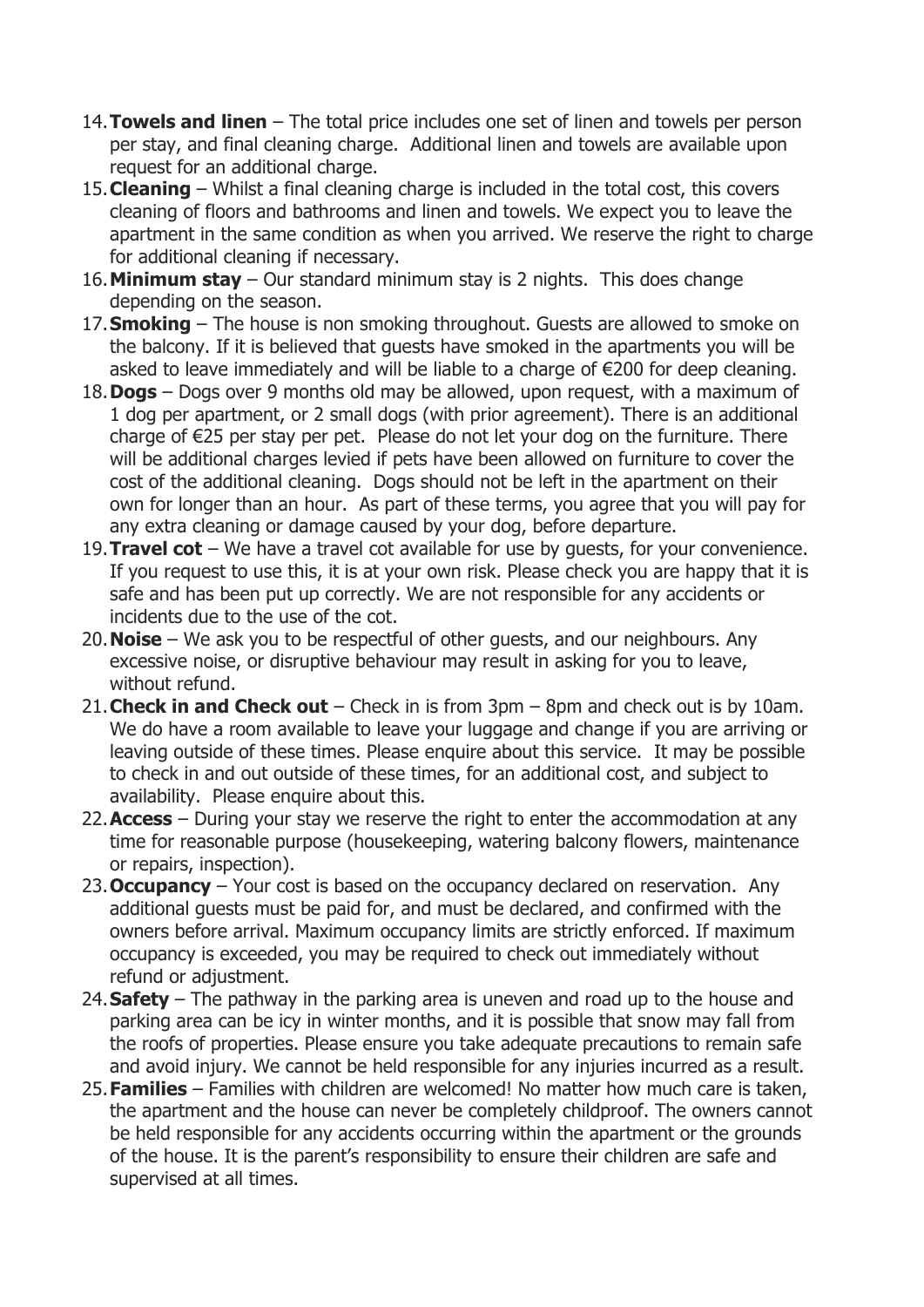- 26.**Equipment** We do everything necessary to keep all equipment in the apartment in good working order. However, it is impossible to guarantee that all appliances, facilities, public utilities, etc. will be in working order at all times. We endeavour to correct reported problems, within the realms of our control, as quickly as possible. No refunds will be granted for maintenance or utility supply problems.
- 27.**Electric Cars** Unfortunately we do not have a facility to charge electric cars, and for safety and insurance purposes, no charging of electric cars is allowed on the property. The nearest electric car chargers are at the Karbachalm Kabinenbahn station, or in Bischofshofen [Check this site](https://www.electromaps.com/en) to find more electric chargers. We hope you enjoy your stay with us at Haus Schneeberg, and remember we are here to help you enjoy your holiday, and make the most of your stay!

Updated 14th January 2022

[Terms and conditions to 14th Jan 2022](https://www.hausschneeberg.com/wp-content/uploads/2022/01/Ts-and-Cs-14.01.22.pdf)

- 1. Wenn Sie bei uns oder über ein Reisebüro oder ein Online-Reisebüro (OTA) buchen, stimmen Sie zu, an unsere Allgemeinen Geschäftsbedingungen gebunden zu sein.
- 2. Wir wohnen vor Ort und sind hier, um Ihnen zu helfen, Ihren Urlaub so gut wie möglich zu genießen. Bitte teilen Sie uns umgehend mit, wenn Sie während Ihres Aufenthalts mit etwas unzufrieden sind, damit wir versuchen können, dies so früh wie möglich zu korrigieren. Es werden keine Rückerstattungen für Angelegenheiten gewährt, auf die wir während Ihres Aufenthalts nicht aufmerksam gemacht wurden.
- 3. **Einzahlungen und Stornierungen** Bei Direktbuchungen ist es unsere Standardrichtlinie, bei der Buchung eine Anzahlung in Höhe von 30% zu leisten. 10% ist nicht erstattungsfähig und deckt die Verwaltungskosten. Wenn Sie mehr als 30 Tage vor Anreise stornieren, wird Ihnen 20% zurückerstattet. Wenn Sie weniger als 30 Tage vor Anreise stornieren, erfolgt keine Rückerstattung. Bei Last-Minute-Buchungen (bis 14 Tage vor Anreise) ist die vollständige Zahlung bei der Reservierung erforderlich und wird nicht zurückerstattet.
- 4. **Angepasste Stornierungsbedingungen aufgrund von Corona Virus 2021 und 2022.** Aufgrund des Corona-Virus bieten wir überarbeitete Stornierungsbedingungen an. Wir bieten eine sorgenfreie Stornierungsrichtlinie – wir bieten Rückerstattungen im Falle von Reisewarnungen der Regierung und Sperrungen!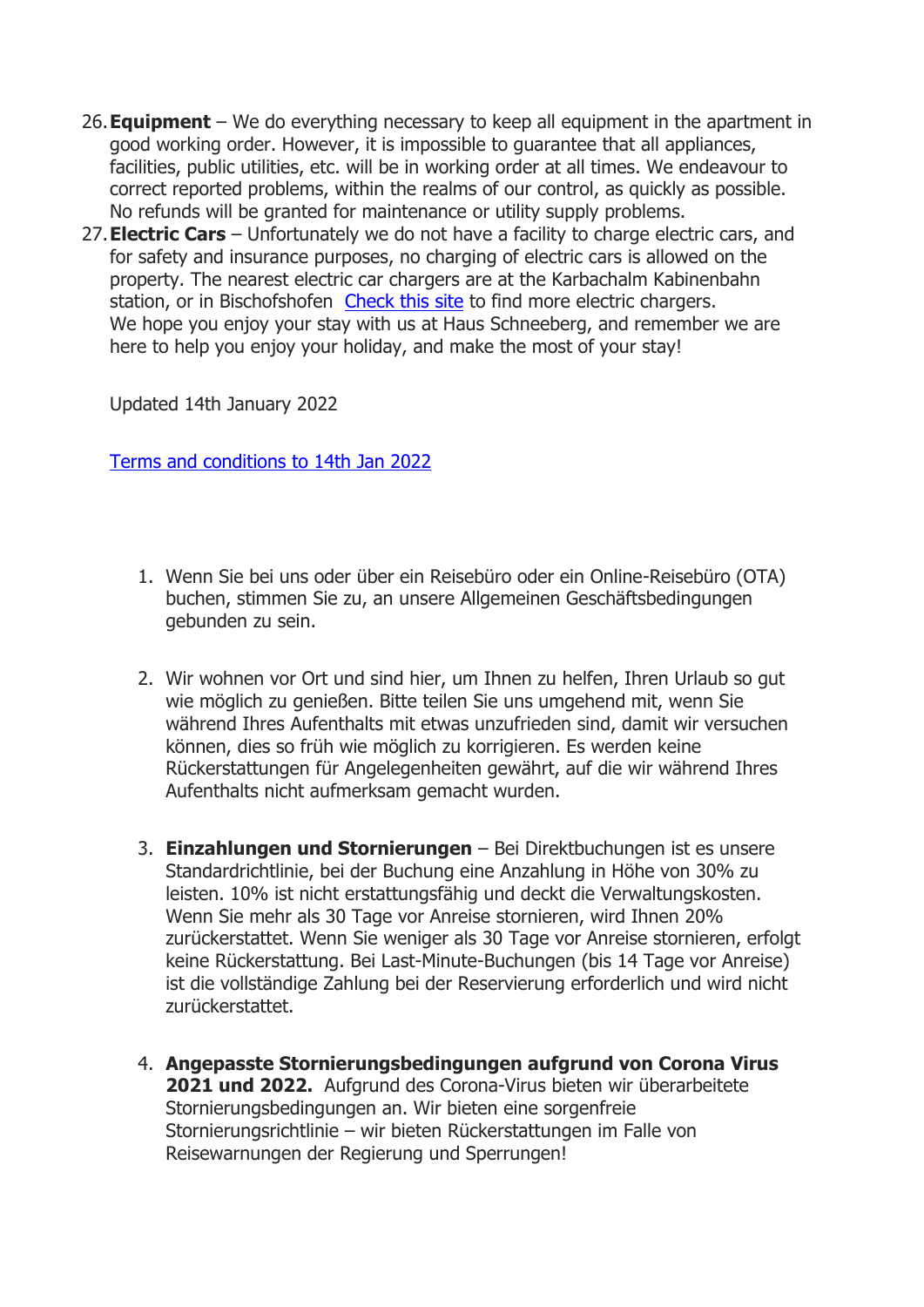- 1. Unsere überarbeiteten Corona-Richtlinien für Buchungen ab dem 16. Mai 2021: Bei der Buchung ist eine Anzahlung von 30% zu leisten, um die Buchung zu sichern. Die Anzahlung in Höhe von 25 € ist eine Verwaltungsgebühr und wird nicht zurückerstattet, der Rest der Anzahlung wird bis zu 30 Tage vor Ankunft zurückerstattet. Die Restzahlung ist 7 Tage vor Anreise fällig. Kostenlose Stornierung bis 7 Tage vor Anreise bei behördlicher Reisewarnung / Sperrung wegen Corona-Virus (abgesehen von der Anzahlung von 25 €). Kostenlose Terminänderung / Gutschein, wenn Sie weniger als 7 Tage vor Anreise aufgrund einer staatlichen Reisewarnung / Sperrung aufgrund des Coronavirus stornieren müssen.
- 2. Unsere überarbeiteten Corona-Richtlinien für Buchungen ab dem 14. Januar 2022: Bei der Buchung ist eine Anzahlung von 30% zu leisten, um die Buchung zu sichern. Die Anzahlung in Höhe von 25 € ist eine Verwaltungsgebühr und wird nicht zurückerstattet, der Rest der Anzahlung wird bis zu 30 Tage vor Ankunft zurückerstattet. Die Restzahlung ist 14 Tage vor Anreise fällig. Sollten sich behördliche Vorschriften nach Ablauf Ihrer kostenlosen Stornierungsfrist ändern, bieten wir Ihnen im Falle einer behördlichen Reisewarnung / Sperrung aufgrund des Coronavirus eine kostenlose Stornierung bis 7 Tage vor Anreise an (abgesehen von der Anzahlung von 25 €). Kostenlose Terminänderung / Gutschein, wenn Sie weniger als 7 Tage vor Anreise aufgrund einer staatlichen Reisewarnung / Sperrung aufgrund des Coronavirus stornieren müssen. Wenn die Beschränkungen weiter ausgedehnt werden, werden wir unsere Richtlinie weiterhin entsprechend überprüfen. Wenn Sie irgendwelche Bedenken haben, kontaktieren Sie uns bitte
- 3. Wenn die Beschränkungen weiter ausgedehnt werden, werden wir unsere Richtlinie weiterhin entsprechend überprüfen. Wenn Sie irgendwelche Bedenken haben, kontaktieren Sie uns bitte
- 5. **Reiserücktrittsversicherung**. Bitte beachten Sie, dass, wenn Sie oder einer Ihrer Mitreisenden aus irgendeinem Grund nicht reisen möchten oder aufgrund einer Krankheit oder einer Ansteckung mit dem Corona-Virus nicht reisen können oder aufgrund des Kontakts mit jemandem mit Corona-Virus unter Quarantäne gestellt werden müssen, oder aufgrund Ihres Impf-/Covid-Status nicht bleiben können, haben Sie keinen Anspruch auf Rückerstattung.

Wir empfehlen allen Gästen, direkt nach der Buchung eine Reiseversicherung abzuschließen. Über einen von uns bereitgestellten Link können Sie eine Reiserücktrittsversicherung buchen, die von der Tourist Information Hochkönig empfohlen wird. Diese Versicherung bietet Stornoschutz für den Fall, dass Sie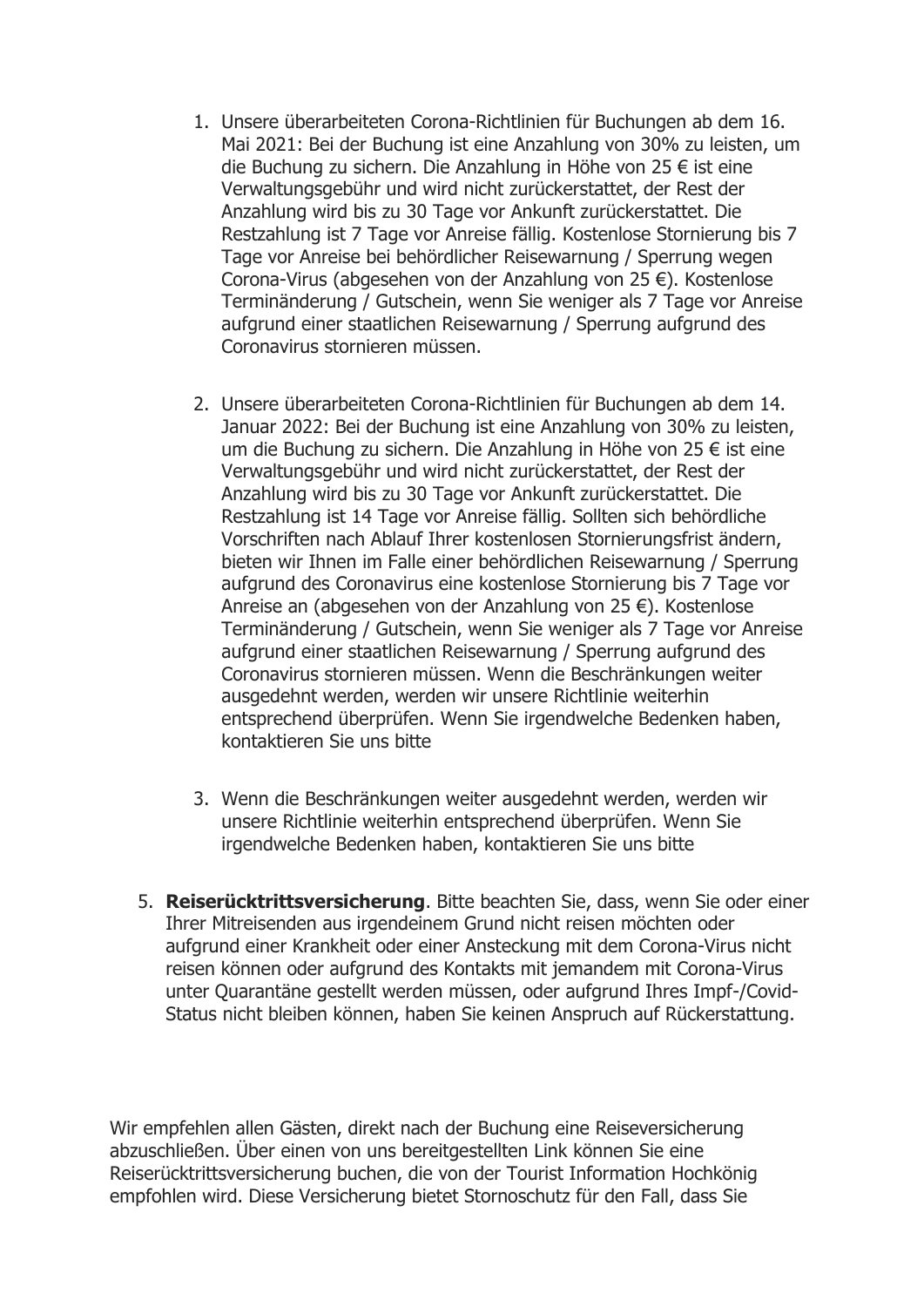aufgrund bestimmter Fälle des Coronavirus stornieren müssen. Bitte stellen Sie sicher, dass Sie die Richtlinie vollständig gelesen und verstanden haben, bevor Sie sich verpflichten, und stellen Sie sicher, dass die Richtlinie für Sie richtig ist. Sie sind sofort versichert, wenn Sie die Versicherung innerhalb von 5 Tagen nach Buchung bei uns abschließen. Wenn Sie die Police später als 5 Tage nach der Buchung abschließen, sind Sie ab 10 Tagen nach Unterzeichnung der Police versichert. Bitte beachten Sie, dass die Police bei der Europäischen Reiseversicherung und nicht bei uns besteht und alle Ansprüche direkt bei der Versicherungsgesellschaft geltend gemacht werden sollten. Die Links zum Kaufen sind – auf Englisch, [Reiseversicherung](https://bit.ly/3yOkn8k) und auf Deutsch, [Reiseversicherung](https://bit.ly/3hzVM1i)

- 6. **Coronavirus Symptome** Wenn Sie sich vor der Ankunft unwohl fühlen, verlassen Sie bitte nicht das Haus und rufen Sie Ihren Arzt an und verweisen Sie auf Ihre Reiseversicherung. Wenn Sie während Ihres Aufenthalts Symptome des Coronavirus feststellen, informieren Sie uns bitte umgehend und rufen Sie 1450 an, um einen Covid-Test zu organisieren. Wenn Sie positiv getestet werden und kein Krankenhausaufenthalt erforderlich ist, sollten Sie sofort gehen und sich in Ihrer eigenen Wohnung unter Quarantäne stellen, und alle Mitglieder Ihrer Gruppe sollten mit Ihnen gehen. Wenn Sie Ihren Aufenthalt aus Gründen der Selbstisolierung verlängern müssen, ist dies mit zusätzlichen Kosten verbunden und es gelten unsere Standardpreise.
- 7. **Einschränkungen während des Corona-Virus** Es wird empfohlen, die staatlichen Vorschriften regelmäßig zu überprüfen, da sie sich häufig ändern können. Wenn Sie die behördlichen Vorschriften nicht einhalten können, um eine Unterkunft in Österreich zu betreten, können wir Ihnen die Einreise verweigern, und es wird keine Rückerstattung fällig. Bitte beachten Sie, dass wir aufgrund von behördlichen Änderungen der Vorschriften anderer Einrichtungen / Veranstaltungsorte / Aktivitäten keine Rückerstattung leisten.
- 8. **Rückerstattungen während des Corona-Virus** Sollte Ihr Urlaub storniert werden, da wir die Buchung aufgrund von Nichteröffnung nicht einhalten können, bieten wir Ihnen an, Ihren Urlaub auf andere Daten zu verschieben oder einen Gutschein für die bezahlten Gelder zur Verwendung zu einem späteren Zeitpunkt auszustellen. Wenn keine dieser Optionen geeignet ist, wird eine vollständige Rückerstattung gewährt. Wenn Sie jedoch die Buchung stornieren müssen, da Sie nicht zu uns reisen können und wir bereit sind, die Buchung zu akzeptieren, gelten die Standardbedingungen Ihrer Buchung. Bitte wenden Sie sich in diesem Fall an Ihre Reiseversicherung.
- 9. **Für Online-Reisebürobuchungen**, entnehmen Sie bitte den Stornierungsbedingungen Ihrer Reservierungsbestätigung.
- 10.**Nichterscheinen** Bei Nichterscheinen werden die vollen Buchungskosten berechnet. Wenn Sie zu einem nicht erstattungsfähigen Preis gebucht haben, erfolgt keine Rückerstattung.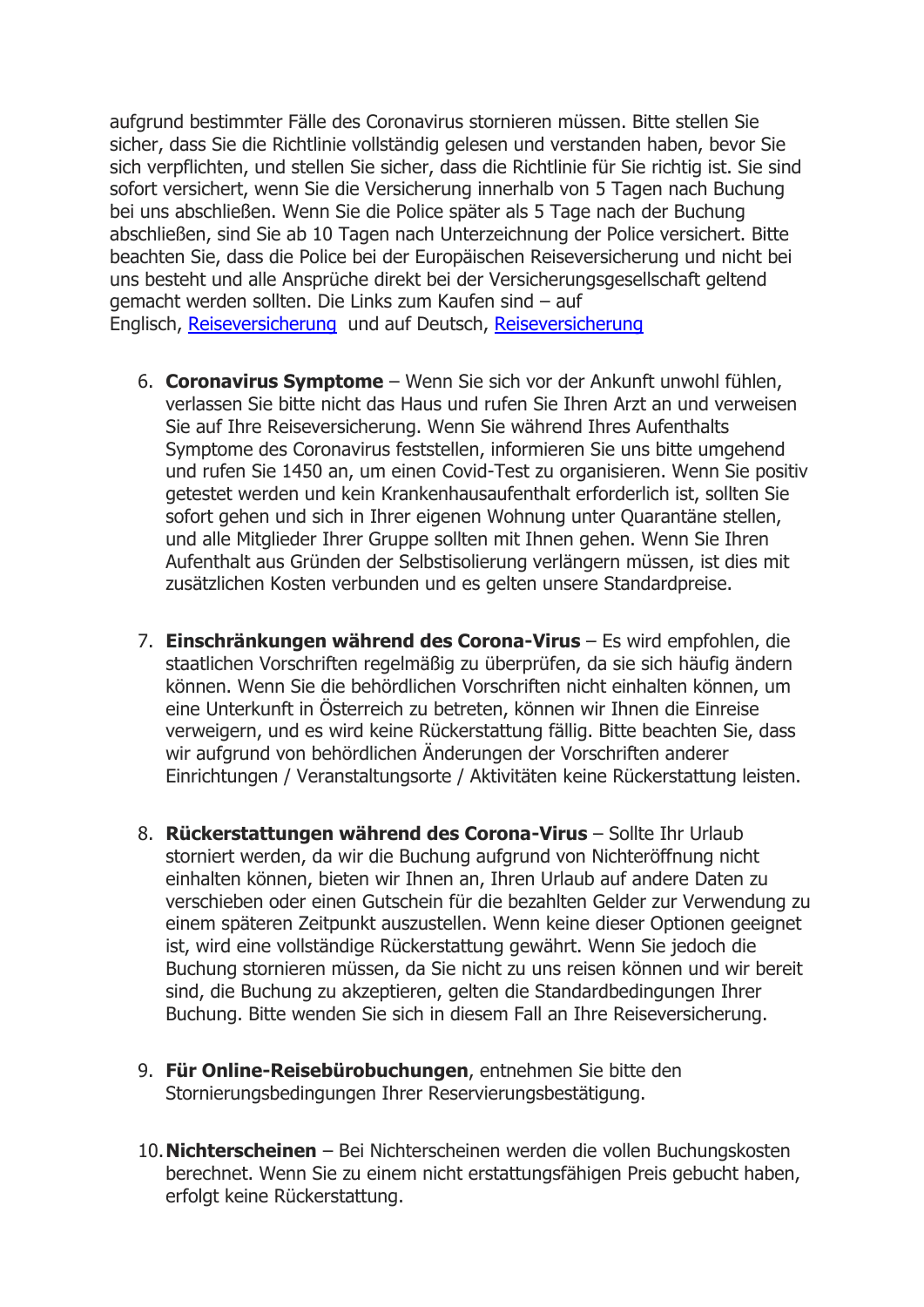- 11.**Schäden und Schlüssel** Gültige Kreditkartendaten werden bei der Ankunft als Kaution für eventuelle Schäden am Apartment und/oder Salden benötigt, wenn die Kaution nicht von einem Online-Reisebüro eingezogen wurde. Wir wissen, dass Unfälle passieren können. Sie sind verpflichtet, die Kosten für Schäden oder Brüche während Ihres Aufenthalts zu tragen. Bitte teilen Sie uns Brüche, Schlüsselverluste oder Beschädigungen umgehend mit. Sie haften für die Kosten für Beschädigung und Verlust von Schlüsseln (25 € pro Set). Indem wir uns über Schäden oder Verluste informieren, sobald sie auftreten, können wir versuchen, diese Kosten mit Ihnen zu minimieren.
- 12.**Kurtaxe** Es fällt eine zusätzliche Kurtaxe von 2 € pro Person ab 14 Jahren pro Nacht an, die bei der Ankunft in bar zu zahlen ist, wenn Sie diese nicht vor der Ankunft bezahlt haben.
- 13.**Anmeldung** Sie sind gesetzlich verpflichtet, ein Registrierungsformular der österreichischen Regierung auszufüllen. Dieses Dokument wird Ihnen sofort nach der Buchung zugesandt und muss innerhalb einer Woche nach der Buchung ausgefüllt werden. Dies muss Angaben zu allen Gästen enthalten, die einen Aufenthalt planen. Wie diese Daten verwendet werden, entnehmen Sie bitte unserer Datenschutzerklärung.
- 14.**Handtücher und Bettwäsche** Der Gesamtpreis beinhaltet ein Set Bettwäsche und Handtücher pro Person und Aufenthalt sowie die Endreinigungsgebühr. Zusätzliche Bettwäsche und Handtücher sind auf Anfrage gegen Aufpreis erhältlich.
- 15.**Reinigung** Die Endreinigungsgebühr ist zwar in den Gesamtkosten enthalten, diese umfasst jedoch die Reinigung von Böden und Bädern sowie Bettwäsche und Handtücher. Wir erwarten, dass Sie die Wohnung im gleichen Zustand wie bei Ihrer Ankunft hinterlassen. Wir behalten uns das Recht vor, bei Bedarf eine zusätzliche Reinigung in Rechnung zu stellen.
- 16.**Mindestaufenthalt** Unser Standard-Mindestaufenthalt beträgt 2 Nächte. Dies ändert sich je nach Saison.
- 17.**Rauchen** Das Haus ist durchgehend rauchfrei. Gäste dürfen auf dem Balkon rauchen. Sollten Sie in den Apartments geraucht haben, werden Sie gebeten, das Apartment sofort zu verlassen und werden mit einer Gebühr von 200 € für die Grundreinigung belastet.
- 18.**Hunde** Hunde über 9 Monate können auf Anfrage mit maximal 1 Hund pro Wohnung oder 2 kleinen Hunden (nach vorheriger Absprache) erlaubt werden. Es wird ein Aufpreis von 25 € pro Aufenthalt und Haustier erhoben. Bitte lassen Sie Ihren Hund nicht auf den Möbeln. Wenn Haustiere auf den Möbeln erlaubt sind, werden zusätzliche Gebühren erhoben, um die Kosten für die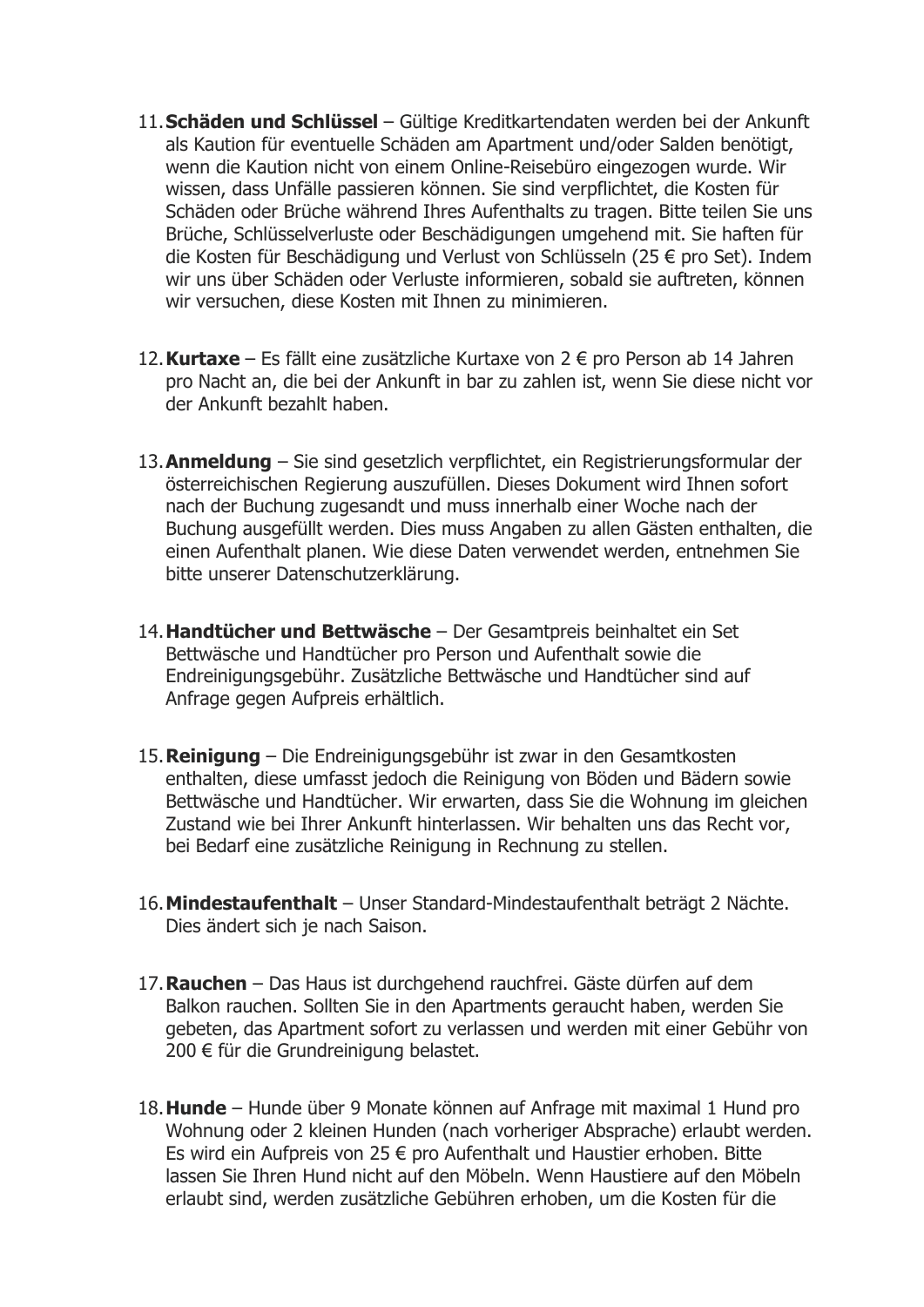zusätzliche Reinigung zu decken. Hunde sollten nicht länger als eine Stunde allein in der Wohnung gelassen werden. Als Teil dieser Bedingungen erklären Sie sich damit einverstanden, dass Sie vor der Abreise für zusätzliche Reinigung oder Schäden, die durch Ihren Hund verursacht werden, bezahlen.

- 19.**Reisebett** Wir haben ein Reisebett für die Gäste zur Verfügung gestellt, für Ihre Bequemlichkeit. Wenn Sie dies wünschen, geschieht dies auf Ihr eigenes Risiko. Bitte überprüfen Sie, ob Sie mit der Sicherheit und dem korrekten Anbringen zufrieden sind. Wir sind nicht verantwortlich für Unfälle oder Zwischenfälle aufgrund der Verwendung des Kinderbetts.
- 20.**Lärm** Wir bitten Sie, anderen Gästen und unseren Nachbarn gegenüber respektvoll zu sein. Jeglicher übermäßiger Lärm oder störendes Verhalten kann dazu führen, dass Sie ohne Rückerstattung aufgefordert werden, das Hotel zu verlassen.
- 21.**Ein- und Auschecken** Check-in ist von 15:00 bis 20:00 Uhr und Check-out bis 10:00 Uhr. Wir haben einen Raum zur Verfügung, in dem Sie Ihr Gepäck aufbewahren und umziehen können, wenn Sie außerhalb dieser Zeiten anoder abreisen. Bitte erkundigen Sie sich nach diesem Service. Ein Check-in und Check-out außerhalb dieser Zeiten ist gegen Aufpreis und je nach Verfügbarkeit möglich. Bitte erkundigen Sie sich hierzu.
- 22.**Betreten** Während Ihres Aufenthaltes behalten wir uns das Recht vor, die Unterkunft jederzeit zu angemessenen Zwecken zu betreten (Haushalt, Balkonblumen gießen, Wartung oder Reparaturen, Besichtigung).
- 23.**Belegung** Ihre Kosten richten sich nach der bei der Reservierung angegebenen Belegung. Alle zusätzlichen Gäste müssen bezahlt werden und müssen vor der Ankunft bei den Eigentümern angemeldet und bestätigt werden. Maximale Belegungsgrenzen werden strikt durchgesetzt. Wenn die maximale Belegung überschritten wird, müssen Sie möglicherweise sofort ohne Rückerstattung oder Anpassung auschecken.
- 24.**Sicherheit** Der Weg auf dem Parkplatz ist uneben und die Straße zum Haus und zum Parkplatz kann in den Wintermonaten vereist sein und es kann Schnee von den Dächern der Grundstücke fallen. Bitte stellen Sie sicher, dass Sie angemessene Vorkehrungen treffen, um sicher zu bleiben und Verletzungen zu vermeiden. Für daraus resultierende Verletzungen können wir keine Haftung übernehmen.
- 25.**Familien** Familien mit Kindern sind herzlich willkommen! Bei aller Sorgfalt kann die Wohnung und das Haus nie ganz kindersicher sein. Die Eigentümer können nicht für Unfälle innerhalb der Wohnung oder des Grundstücks des Hauses verantwortlich gemacht werden. Es liegt in der Verantwortung der